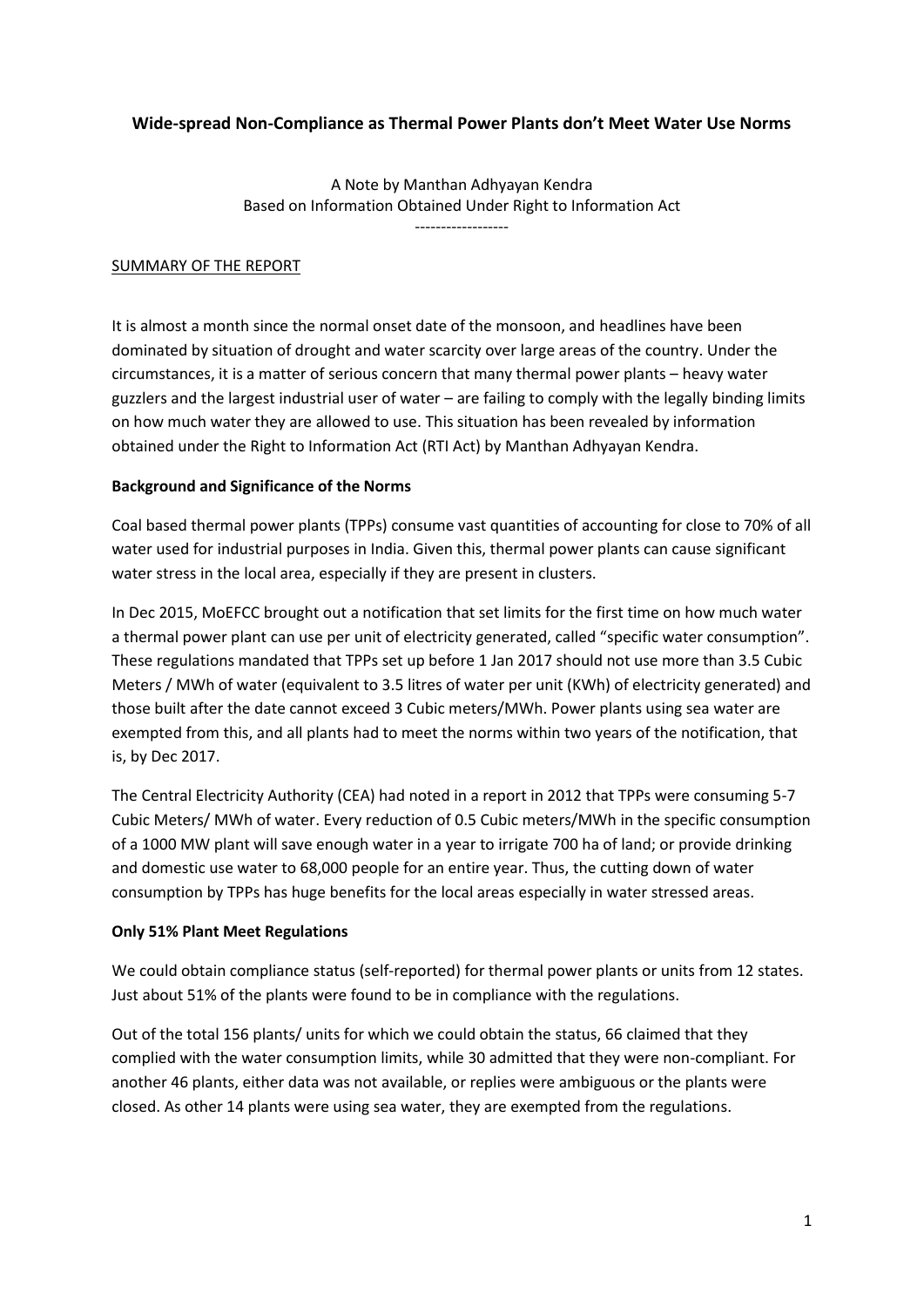What is equally important is that this compliance status is self-reported status by the various power plants. These figures or status have not been verified either by the state pollution control boards (SPCBs) or any other independent agencies.

These 156 plants included a number of smaller, captive power plants. If we consider only the major power plants (those being monitored by the Central Electricity Authority in its Daily Generation Report or DGR list), then the number of plants for which we could get information was only 75, and in this 34 plants were compliant with the norms and 22 were not.

## **State-wise Details of Compliance**

An overall picture of all states taken together, for TPPs in the DGR is given in **Figure 1** and details in **Table 1**.

**Table 1**: State-wise Status of Compliance to Water Consumption Norm for Thermal Power Plants Listed in the DGR

| S.No                    | <b>State</b>         | No. Of<br><b>TPPs</b> in<br>the state<br>as per<br><b>DGR</b><br>(27.02.201<br>9) | No of<br><b>TPPs</b> in<br><b>DGR</b> for<br>whom<br>info<br>received | Status of Compliance as given in RTI Responses (Number of Plants<br>in Each Status Category) |                         |                                 |                                                               |                               |                                     |
|-------------------------|----------------------|-----------------------------------------------------------------------------------|-----------------------------------------------------------------------|----------------------------------------------------------------------------------------------|-------------------------|---------------------------------|---------------------------------------------------------------|-------------------------------|-------------------------------------|
|                         |                      |                                                                                   |                                                                       | <b>Complied</b>                                                                              | Not-<br><b>Complied</b> | <b>Seawater</b><br><b>Based</b> | <b>Status</b><br><b>Not</b><br><b>Given</b><br>/Ambigu<br>ous | <b>Plant</b><br><b>Closed</b> | <b>Data Not</b><br><b>Available</b> |
| $\mathbf{1}$            | <b>Tamil Nadu</b>    | 15                                                                                | 11                                                                    | $\overline{4}$                                                                               | $\overline{2}$          | $\overline{4}$                  | $\pmb{0}$                                                     | $\mathbf{1}$                  | $\mathbf 0$                         |
| $\overline{2}$          | Andhra<br>Pradesh    | 9                                                                                 | 5                                                                     | $\overline{0}$                                                                               | $\overline{2}$          | $\overline{3}$                  | $\overline{0}$                                                | $\overline{0}$                | $\mathbf{0}$                        |
| 3                       | Odisha               | 11                                                                                | $\overline{7}$                                                        | 6                                                                                            | $\mathbf 0$             | $\mathbf 0$                     | $\mathbf 0$                                                   | $\mathbf{0}$                  | $\mathbf{1}$                        |
| $\overline{\mathbf{4}}$ | Telangana            | $\bf 8$                                                                           | 9                                                                     | $6\phantom{1}$                                                                               | 3                       | $\boldsymbol{0}$                | $\boldsymbol{0}$                                              | $\mathbf 0$                   | $\pmb{0}$                           |
| 5                       | <b>Bihar</b>         | $\overline{7}$                                                                    | $\overline{4}$                                                        | $\mathbf 0$                                                                                  | $\overline{4}$          | $\mathbf 0$                     | $\mathbf 0$                                                   | $\mathbf 0$                   | $\mathbf 0$                         |
| $6\phantom{a}$          | Jharkhand            | $\bf 8$                                                                           | 5                                                                     | 5                                                                                            | $\mathbf{0}$            | $\mathbf{0}$                    | $\boldsymbol{0}$                                              | $\mathbf{0}$                  | $\mathbf{0}$                        |
| $\overline{\mathbf{z}}$ | Assam                | $\mathbf{1}$                                                                      | $\mathbf{1}$                                                          | $\mathbf 0$                                                                                  | $\Omega$                | $\mathbf 0$                     | $\mathbf{1}$                                                  | $\Omega$                      | $\Omega$                            |
| 8                       | <b>Uttar Pradesh</b> | 19                                                                                | 10                                                                    | $\overline{\mathbf{4}}$                                                                      | 6                       | $\mathbf{0}$                    | 0                                                             | $\mathbf{0}$                  | $\mathbf{0}$                        |
| 9                       | Chhattisgarh         | 30                                                                                | 15                                                                    | 8                                                                                            | 3                       | $\mathbf{0}$                    | 4                                                             | $\mathbf{0}$                  | $\mathbf{0}$                        |
| 10                      | Gujarat              | 13                                                                                | $\overline{2}$                                                        | $\mathbf{0}$                                                                                 | $\overline{2}$          | $\mathbf{0}$                    | $\pmb{0}$                                                     | $\Omega$                      | $\mathbf{0}$                        |
| 11                      | Madhya<br>Pradesh    | 14                                                                                | $\mathbf{1}$                                                          | $\mathbf 1$                                                                                  | $\mathbf 0$             | $\mathbf 0$                     | $\mathbf 0$                                                   | $\mathbf 0$                   | $\mathbf 0$                         |
| 12                      | Maharashtra          | 24                                                                                | 5                                                                     | $\mathbf{0}$                                                                                 | $\mathbf{0}$            | $\mathbf{1}$                    | $\overline{4}$                                                | $\mathbf{0}$                  | $\mathbf{0}$                        |
|                         | <b>TOTAL</b>         | 159                                                                               | 75                                                                    | 34                                                                                           | 22                      | 8                               | 9                                                             | $\mathbf{1}$                  | $\mathbf 1$                         |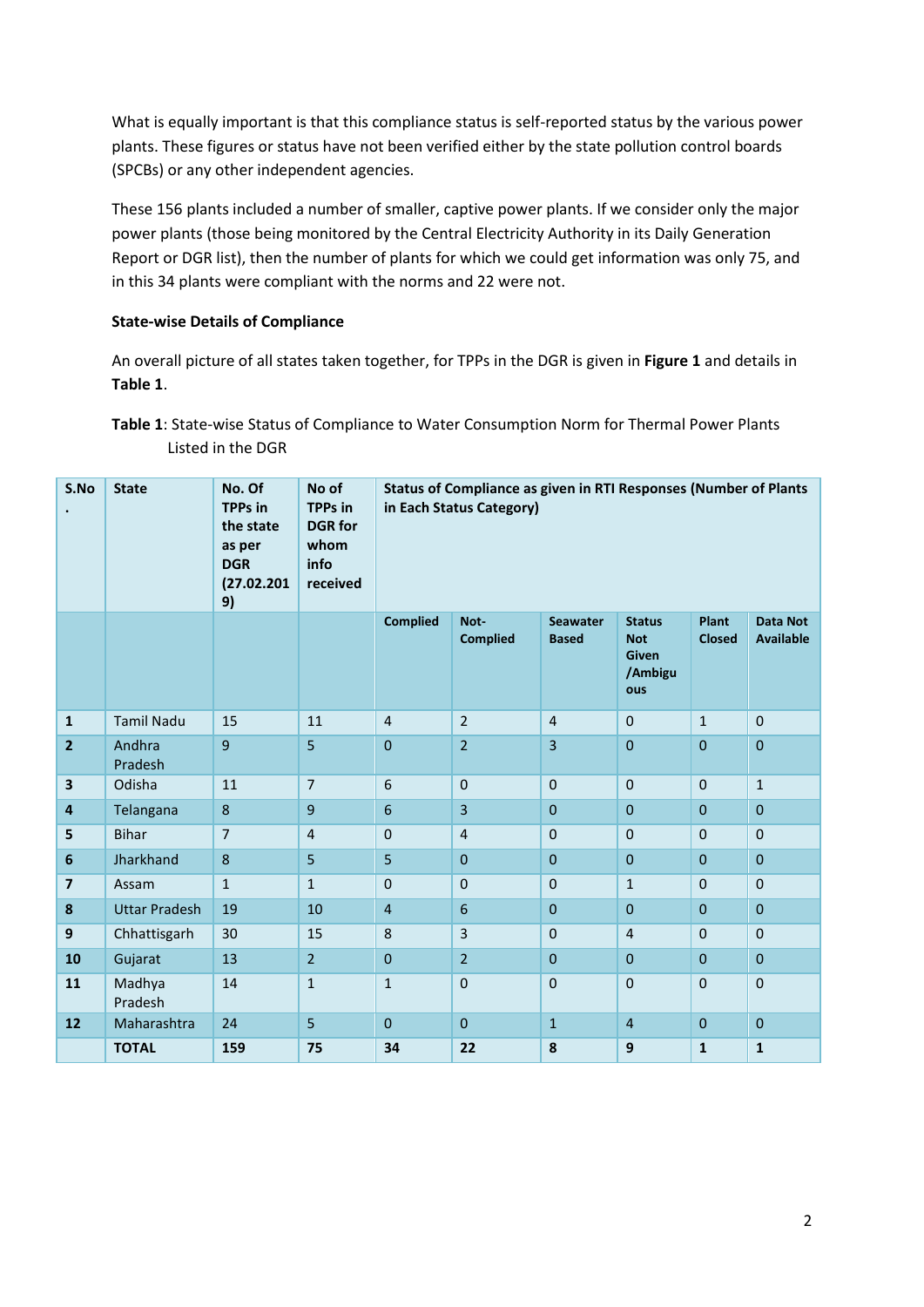

## **Issues of Concern with Compliance Information**

There are other serious issues of concern with the compliance data and information we received under the RTI applications.

Self-Reporting, No Independent Verification: The status of compliance with the regulations of water consumption is entirely self-reported by the respective power plants with no verification from any credible, independent agency.

Some States Gave No Information, Most did not Give for All Power Plants: Out of RTI applications filed with 15 states, we did not get information for even one TPP from three states – Bengal, Karnataka and Rajasthan. Most states did not give information about all the TPPs in the states, leading us to wonder whether the states are actually monitoring compliance by all the plants or just passively collecting information from whichever plant submits it, and ignoring others.

No Uniform Format for Information Given: There was no uniform format in which the information was provided to us in spite of the fact that there is a prescribed standard format for reporting compliance with the regulations.

Information Given is Old in Many Cases: In many cases, the information provided to us was several months old, or even from earlier years, raising the question as to whether the collection of compliance information is being done on a regular basis.

Inadequate, Evasive or Impossible to Understand Information

### **Lack of Seriousness in PCBs to Ensure Implementation of Norms**

Neither the MoEFCC, nor the state pollution control boards (SPCBs) which are responsible for monitoring the compliance with regulations, seem to be serious about enforcing the norms.

The compliance monitoring figures are not in public domain. The only action that SPCBs seem to be taking in cases of non-compliance is to write to the plants to comply.